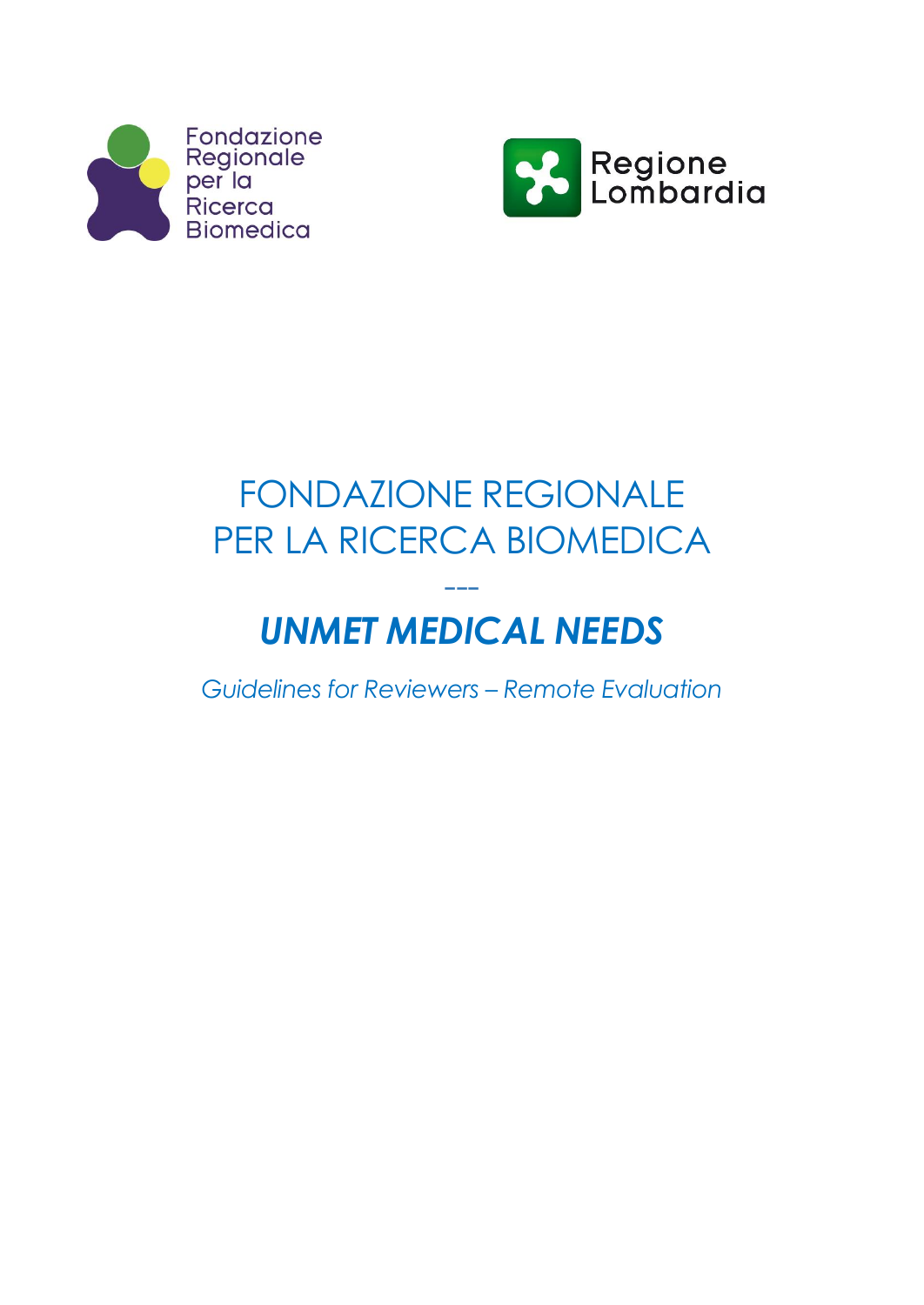

# Summary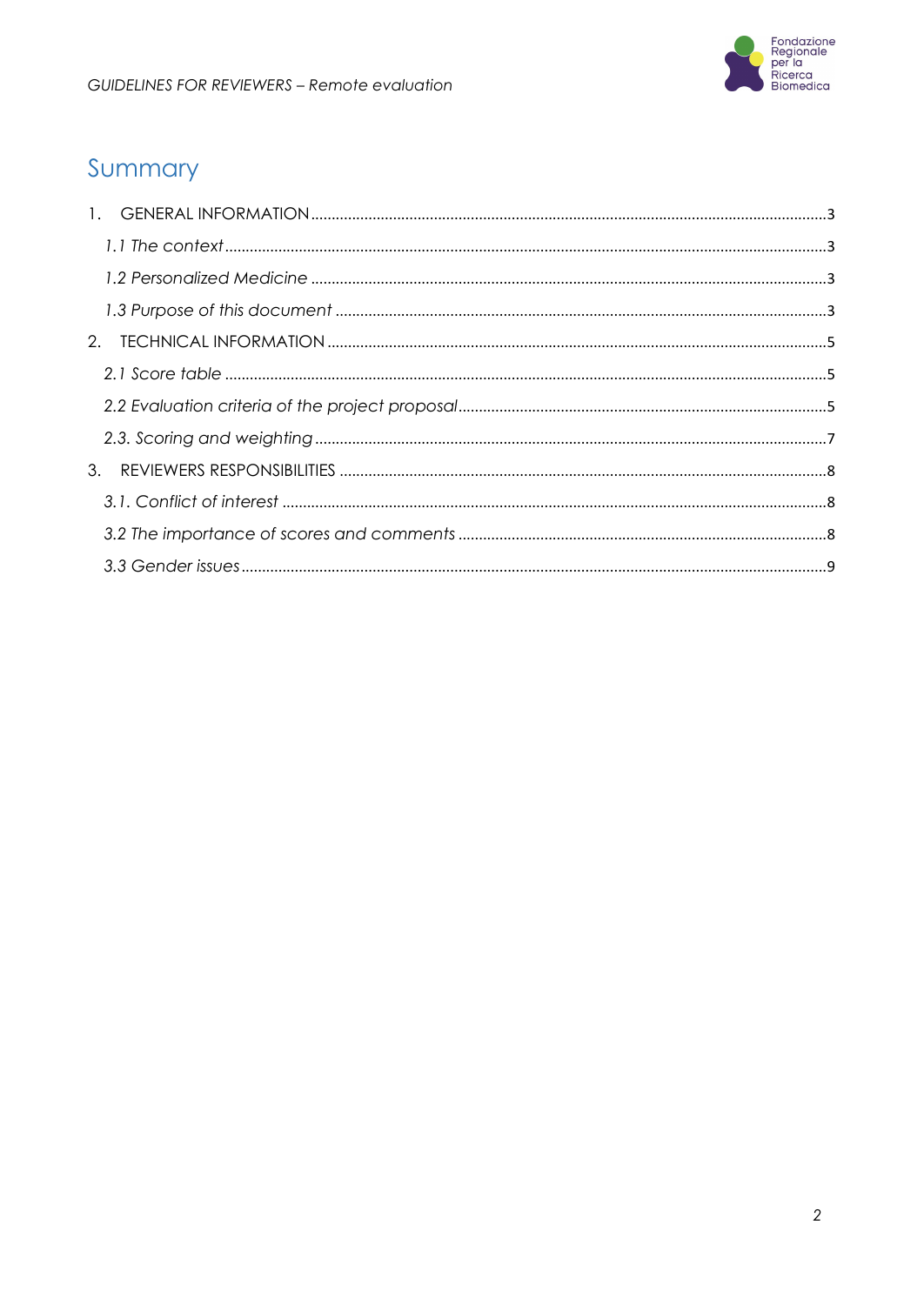

# <span id="page-2-0"></span>1. GENERAL INFORMATION

# <span id="page-2-1"></span>*1.1 The context*

Fondazione Regionale per la Ricerca Biomedica (FRRB) is a non-for-profit organization governed by public law, established in October 2011 by Regione Lombardia, with the aim of promoting and supporting scientific research in Life Sciences in Lombardy. The Foundation represents one of the main funding agencies that promote progress, research, development and innovation within the health sector among the regional academic and industrial life science players. Its *raison d'être* is to serve as support for implementing the regional health care research policy, in order to place the Lombardy regional system in a leading position in Europe. In addition, the Foundation's mission is to support innovative basic and translational research projects, which have a positive impact on the local healthcare eco-system and citizens. Research projects received in response to this Call should provide evidence of their impact on the NHS. The scientific revision should take into account that the final scope of the funded research will be to integrate new findings and approaches into the NHS and have a clear potential impact on patients.

### <span id="page-2-2"></span>*1.2 Personalized Medicine*

FRRB, in accordance with Lombardy Region and the Italian Ministry of Health, focuses its activities on the development and implementation of a Precision Medicine approach. "*Personalized Medicine*" is defined by the Horizon 2020 Advisory group as the "*medical model using characterization of individuals' phenotypes and genotypes (e.g. molecular profiling, medical imaging, lifestyle data) for tailoring the right therapeutic strategy for the right person at the right time, and/or to determine the predisposition to disease and/or to deliver timely and targeted prevention"*.

To this aim, during scientific evaluation, reviewers should take into account the concept of Personalized Medicine and its potential to move forward to a more personalized approach to prevention, diagnosis and therapy.

## <span id="page-2-3"></span>*1.3 Purpose of this document*

This document is a guide to help scientific experts (reviewers) in the revision process in the phase of the

**REMOTE EVALUATION**

of the project proposals submitted in response to the UNMET MEDICAL NEEDS Call, and to help them understand the environment where the scientific projects will take place and the main needs of the regional territory.

The selection of proposals that will be funded by FRRB is based on a Peer Review process.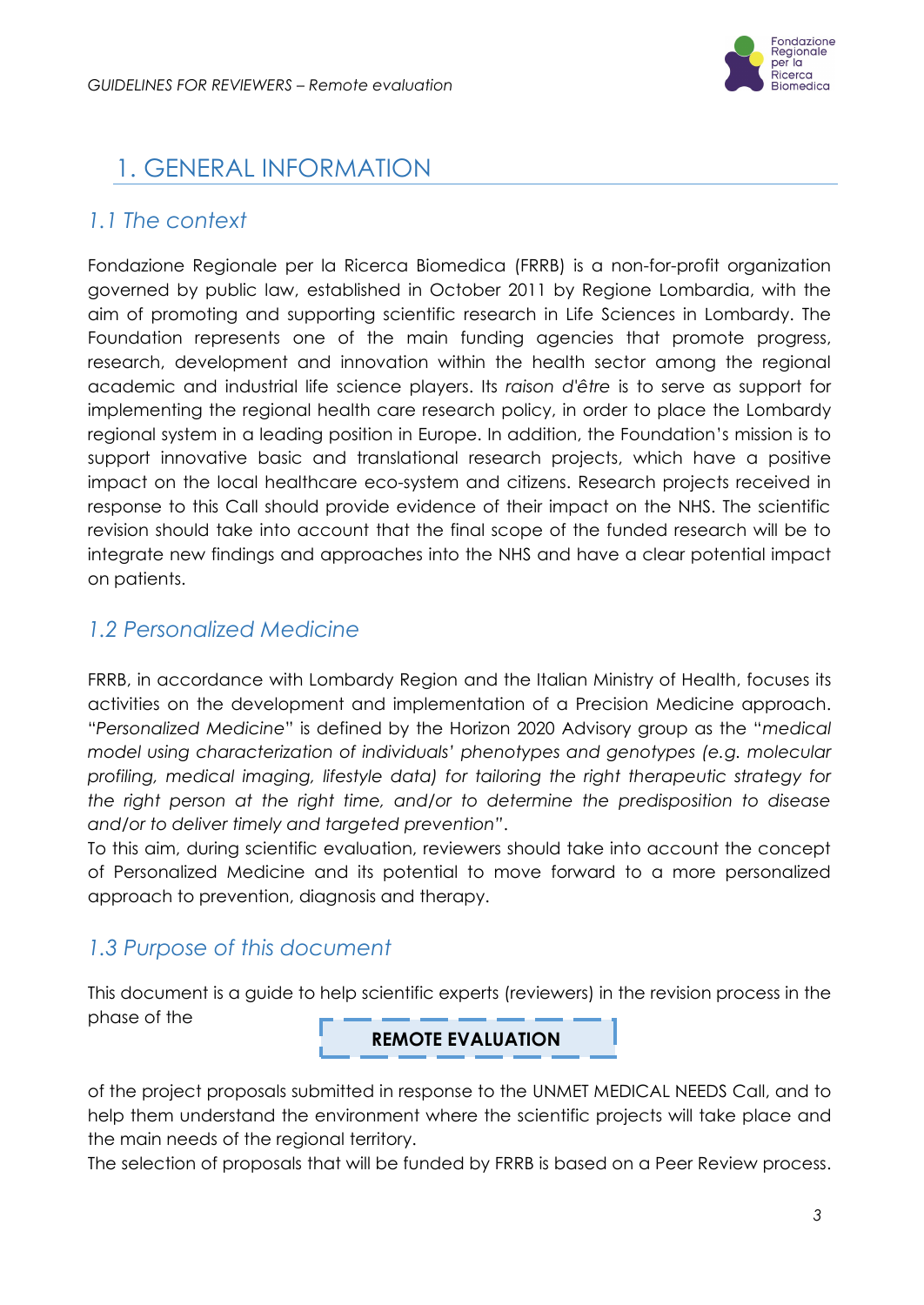

The aim of this document is to define, in detail, the revision process, the responsibilities of the reviewers appointed, the methodology for revision and the management of any conflict of interest.

Before starting the evaluation process, please carefully read the Call Text and these guidelines.

Eligible projects must cover one of the following thematic areas:

### 1. CARDIOLOGY

Specific objectives:

- identification of the causes and characterization of the pathogenetic mechanisms of cardiogenic shock, both in the strictly cardiological context and in the causes of extra-cardiac shock;
- artificial intelligence applied to non-invasive coronary imaging for the identification of coronary plaques at risk of acute complications and causing acute coronary syndromes.

### 2. NEUROLOGY

Specific objectives:

- to clarify the role of inflammatory mechanisms in the neurodegeneration processes in diseases of the central and peripheral nervous systems;
- pharmacological and non-pharmacological therapeutic innovation in clinical neuroscience.

### 3. RARE CANCERS

Specific objective:

use of new therapeutic approaches for the treatment of rare cancers.

**Please note that rare cancers can be defined as those malignancies whose incidence is below 6 out of 100,000 people per year. In addition, the tumor will have to be listed in**  *Orphanet* **[\(https://www.orpha.net/consor/cgi-bin/index.php?lng=EN\)](https://www.orpha.net/consor/cgi-bin/index.php?lng=EN).**

### 4. RARE DISEASES (*non-oncological ones*)

Specific objectives:

- development of disease-specific cell transplant treatments for rare diseases: feasibility, implementation and translation into clinical practice;
- perspectives for the development of innovative therapeutic approaches based on the rapid modelling of the effects of different gene mutations in rare diseases with phenotypic or genetic heterogeneity.

### **Please note that the criterion to define a rare disease follows the European definition i.e., a disease affecting not more than 5 in 10,000 persons.**

### 5. ANTIMICROBIAL RESISTANCE

Specific objective:

 identification of molecules that enhance the activity of existing antibiotics and that allow to overcome the specific mechanisms of antibiotic resistance.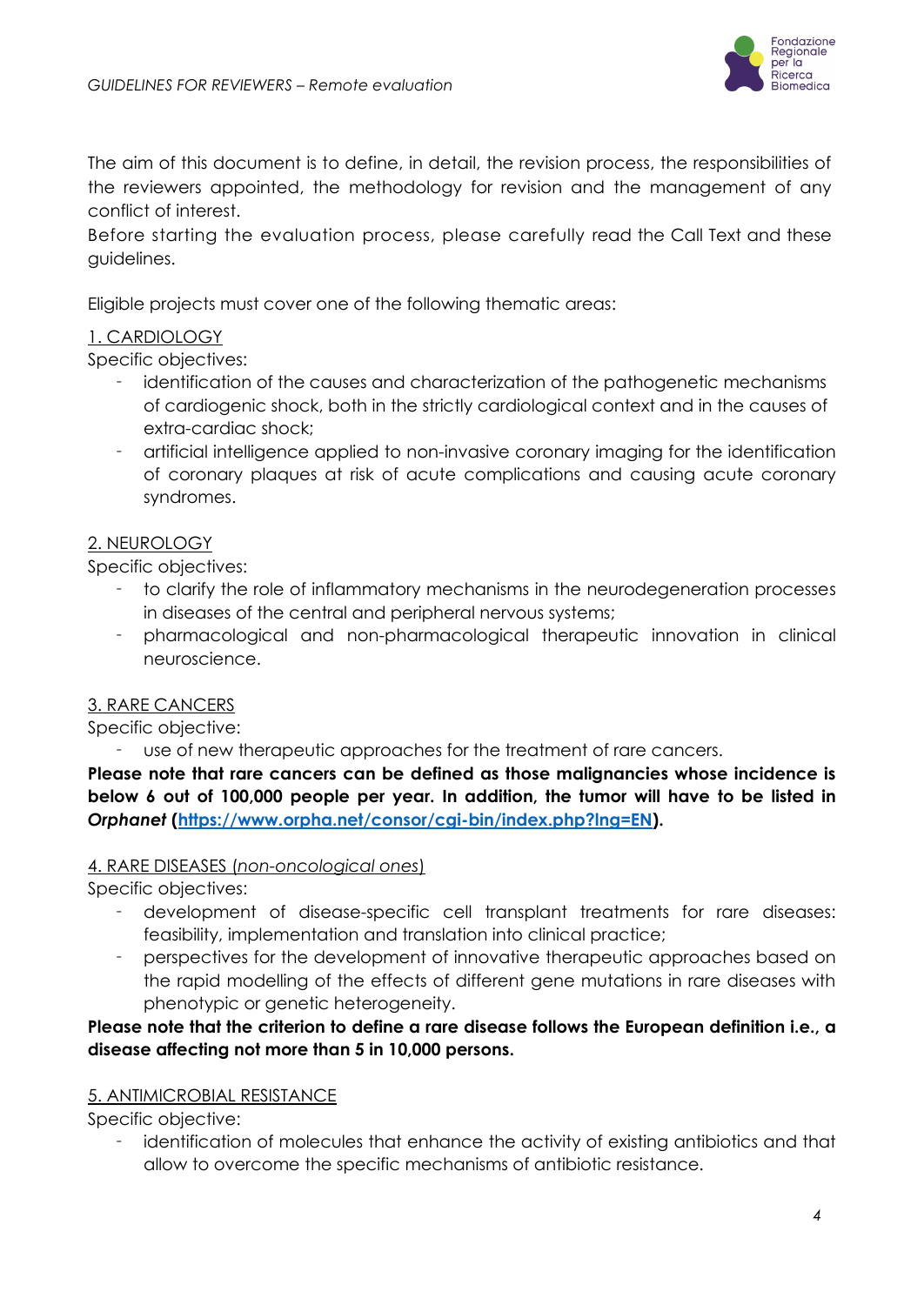

The UNMET MEDICAL NEEDS Call follows a **one-stage application process**, with the submission of the complete project proposal.

Each project will be evaluated remotely by three reviewers and the 20 best ranking projects will be further evaluated in *Consensus Meeting* by a Scientific Committee.

Scientific revisions must be completed by the deadline set in the Contract between the scientific experts and FRRB.

FRRB Scientific Office will provide a template for the scientific revision, which will be sent to the scientific experts together with the project/s to be evaluated.

All scientific evaluations must be submitted using the evaluation template. Any other template different from the one provided by FRRB will not be considered acceptable.

# <span id="page-4-0"></span>2. TECHNICAL INFORMATION

## <span id="page-4-1"></span>*2.1 Score table*

In assigning the scores, reviewers should take into account the following table:

| <b>Scores</b> | <b>Description</b>                                                                                                                                                 |
|---------------|--------------------------------------------------------------------------------------------------------------------------------------------------------------------|
| 0             | Failure: the proposal does not meet the call requirements. Detailed description of the<br>project and PI expertise are missing, incomplete and/or not appropriate. |
|               | Very poor: the proposal poorly meets the requirements of the call and present major<br>shortcomings.                                                               |
| $\mathcal{P}$ | Poor: the proposal poorly meet the requirements of the call.                                                                                                       |
| 3             | Fair: the proposal meets adequately the call requirements but shows some<br>shortcomings.                                                                          |
| 4             | Good: the proposal responds adequately to the requirements of the call and shows<br>only minor weaknesses.                                                         |
| 5             | Excellent: the proposal effectively meets the requirements of the call and shows no<br>weaknesses.                                                                 |

## <span id="page-4-2"></span>*2.2 Evaluation criteria of the project proposal*

Three independent scientific experts will evaluate each application submitted in response to the UNMET MEDICAL NEEDS Call.

To perform the evaluation of the proposal, you will receive a proposal application form including the following sections:

- 1. GENERAL INFORMATION
- 2. PROJECT DESCRIPTION
- 3. RESEARCH TEAMS, INFRASTRUCTURES AND PROJECT MANAGEMENT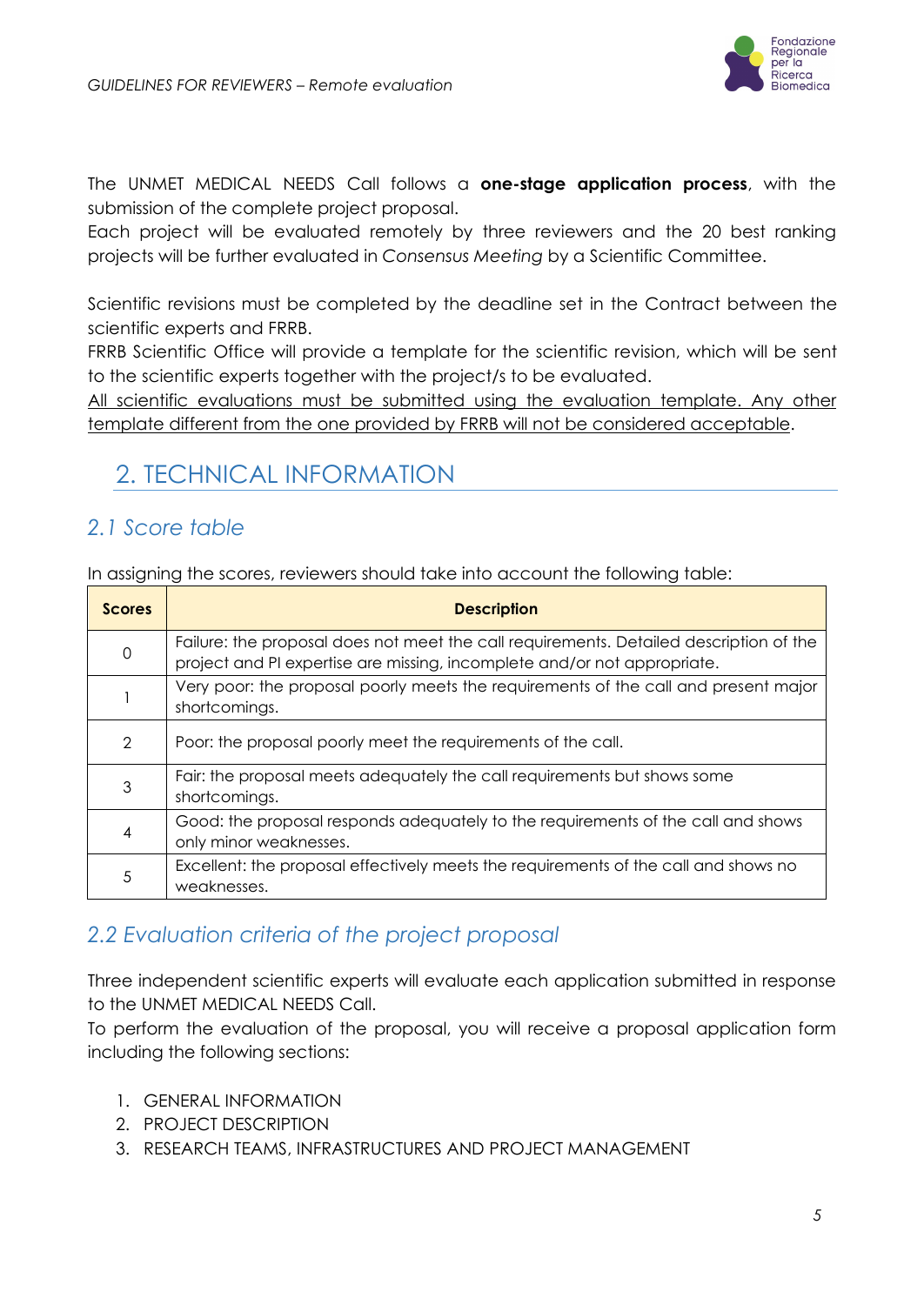

### 4. BUDGET

1. General Information. This section includes general information on the project, such as the title, the research area, the keywords, as well as the total number of partners.

2. Project description. This section includes scientific information about the project as well as sections related to RRI (Responsible Research and Innovation), ethics and dissemination of results.

3. Research teams, infrastructures and project management. This section includes information about the partners involved, the infrastructures available and the management of the project.

4. Budget. This section includes details about the requested budget and cost justifications.

Scientific experts are asked to evaluate proposals according to the following table and scores:

| <b>CATEGORY: EXCELLENCE</b>                                                                                                                                                                | <b>Maximum score</b> |
|--------------------------------------------------------------------------------------------------------------------------------------------------------------------------------------------|----------------------|
|                                                                                                                                                                                            | 15                   |
| Clarity and relevance of the illustrated objectives                                                                                                                                        | $(0-5)$              |
| Soundness of the hypothesis and of the preliminary data, appropriateness and<br>feasibility of the methodology, ethical aspects included                                                   | $(0-5)$              |
| Quality of the PIs and their research teams                                                                                                                                                | $(0-5)$              |
| <b>CATEGORY: IMPACT</b>                                                                                                                                                                    | <b>Maximum score</b> |
|                                                                                                                                                                                            | 10                   |
| Advancement beyond the state-of-the-art                                                                                                                                                    | $(0-5)$              |
| Quality of the proposal in terms of:                                                                                                                                                       |                      |
| 1. dissemination and sharing of results to the scientific community<br>2. dissemination of results to the lay public<br>3. description of Responsible Research Innovation (RRI) principles | $(0-5)$              |
| <b>CATEGORY: QUALITY AND EFFICIENCY</b>                                                                                                                                                    | <b>Maximum score</b> |
|                                                                                                                                                                                            | 20                   |
| Quality and efficiency of the workplan, of the resources allocated to work<br>packages in line with the project objectives                                                                 | $(0-5)$              |
| Appropriateness of the technical and management structures                                                                                                                                 | $(0-5)$              |
| Quality of the research consortium (scientific coordinator and partners)                                                                                                                   | $(0-5)$              |
| Appropriateness of the distribution of objectives to partners, including a feasibility<br>analysis of each work package compared to every single partner expertise                         | $(0-5)$              |

**For each category, reviewers must provide a written comment for each item, also reporting considerations about adequateness of total requested budget.**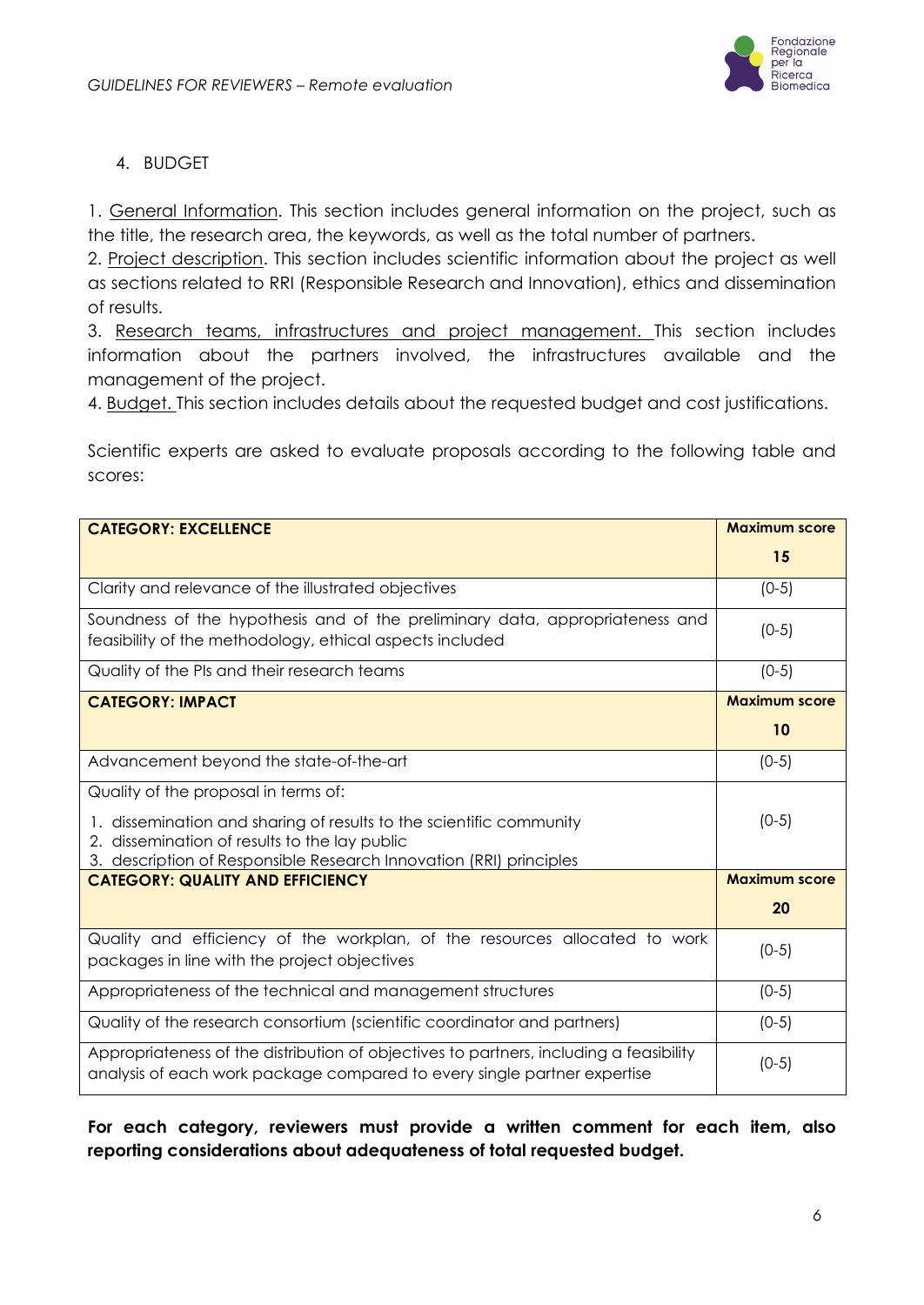

### **For each item, reviewers will have to provide a score from 0 to 5 (see paragraph 2.1); 0.5 score points are accepted.**

**To be admitted to the Consensus Meeting, the proposals must receive a total score at least equal to 33 points (threshold).**

Given the high number of applications to the call, only remarkable project proposals submitted by high quality consortia should deserve high scores.

# <span id="page-6-0"></span>*2.3. Scoring and weighting*

The maximum score that can be reached is **45 points,** given by the sum of the scores of the individual sub-categories listed in the Table at paragraph 2.1.

The score of each proposal will be given by the average of the evaluations of the three scientific experts.

In order to be admitted to the Consensus meeting, the average of the total scores of the three reviewers must be at least equal to **33 points (threshold).**

Additional bonuses can be awarded by FRRB during the administrative eligibility check, up to a maximum of **5 points,** according to the following criteria:

| <b>BONUSES</b>                                                                                                          | <b>Maximum score 5</b> |
|-------------------------------------------------------------------------------------------------------------------------|------------------------|
| Number of partners located in different provinces of Lombardy<br>(operational headquarters) $(≥ 3$ provinces = 1 point) | $0 - 1$                |
| At least one Principal Investigator Under 40 in the consortium                                                          | $O-1$                  |
| Number of female Principal Investigators in the consortium > 50%                                                        | 0-1                    |
| Consortium including one I.R.C.C.S., one ASST and<br>one<br>University/research organisation                            | 0-1                    |
| At least one Principal Investigator inside the consortium who has<br>been awarded an ERC Grant                          | 0-1                    |

At the end of the remote evaluation, a provisional ranking list will be drafted, considering the sum of the average scores of the remote evaluation plus any bonuses.

**Only the first 20 best ranking projects will be admitted to the second step of evaluation (Consensus meeting), ideally the 4 best ranked projects per thematic area.** In case of absence of projects of adequate quality within a specific area, additional 4 proposals falling in other areas will be admitted to the Consensus meeting, choosing from the projects with higher score.

In case of projects with equal total scores, the projects with the highest score attributed by the reviewers will have priority, net of FRRB bonuses.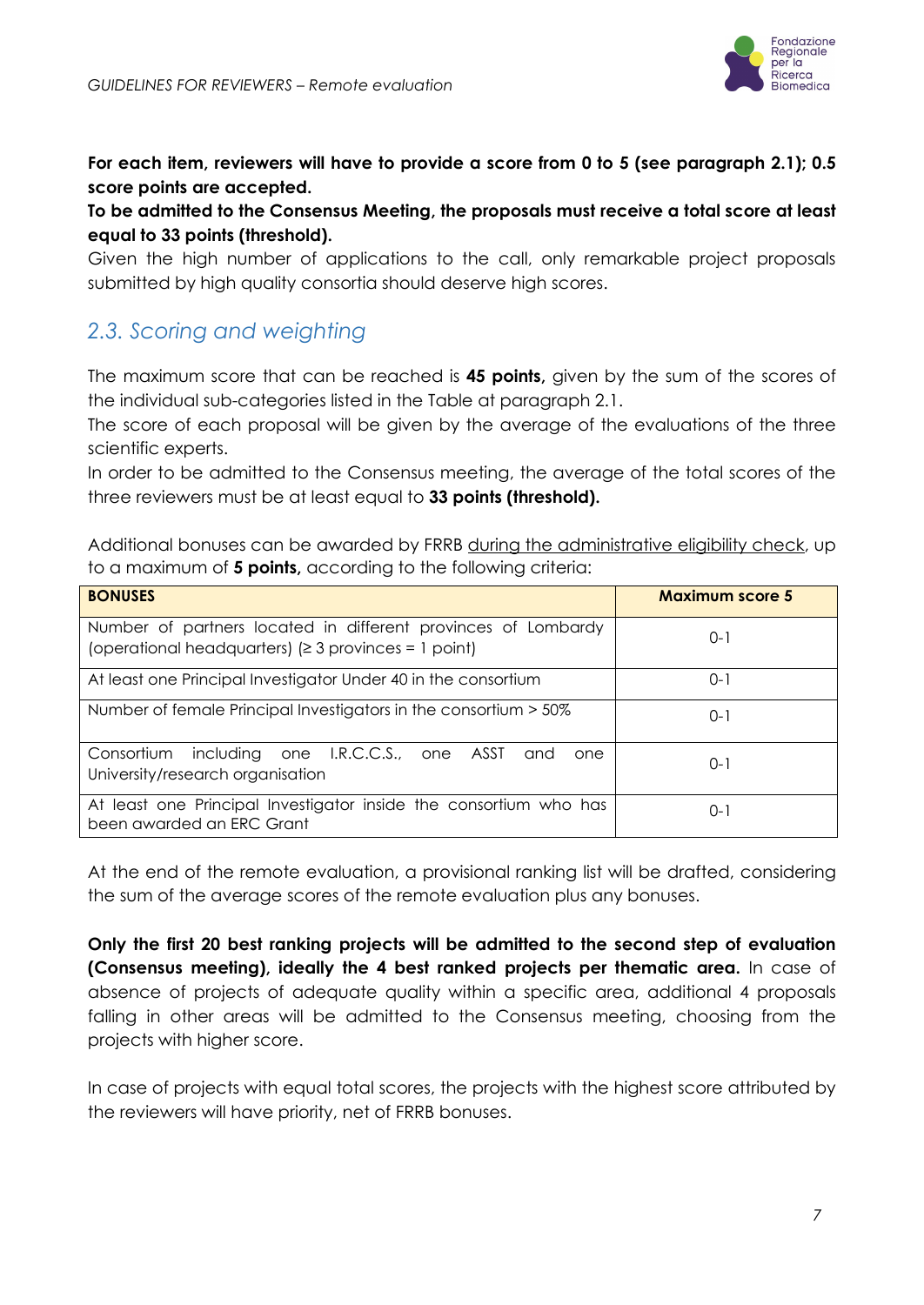

In case of projects with equal total scores attributed by the reviewers, these will be ranked according to the scores of each category following this order:

- 1. Excellence
- 2. Impact
- 3. Quality and efficiency

In case of *ex aequo* using the scores of each category, projects will be ranked according to the scores of each sub-category following this order:

- 1. Clarity and relevance of the illustrated objectives;
- 2. Soundness of the hypothesis and of the preliminary data, appropriateness and feasibility of the methodology, ethical aspects included;
- 3. Quality of the PIs and their research teams;
- 4. Advancement beyond the state-of-the-art;
- 5. Quality of the proposal in terms of:
	- 1. Dissemination and sharing of results to the scientific community
	- 2. Dissemination of results to the lay public
	- 3. Description of Responsible Research Innovation (RRI) principles;
- 6. Quality and efficiency of the workplan, of the resources allocated to work packages in line with the project objectives;
- 7. Appropriateness of the technical and management structures;
- 8. Quality of the research consortium (scientific coordinator and partners);
- 9. Appropriateness of the distribution of objectives to partners, including a feasibility analysis of each work package compared to every single partner expertise.

# <span id="page-7-0"></span>3. REVIEWERS RESPONSIBILITIES

# <span id="page-7-1"></span>*3.1. Conflict of interest*

Any possible conflict of interest (according to the definition in the contract between the expert and FRRB) has to be excluded before the assignment of the pre-proposal to the scientific expert.

Should a conflict of interest, for any reason, arise once the reviewer has seen the pre-proposal, s/he must immediately contact FRRB Scientific Office [\(scientific.office@frrb.it\)](mailto:scientific.office@frrb.it) in order to be replaced.

## <span id="page-7-2"></span>*3.2 The importance of scores and comments*

Scores and comments are critical, as they will be taken into account for the initial ranking. Please note that scores and comments will be included in the final evaluation report and, therefore, they will be visible to the applicants.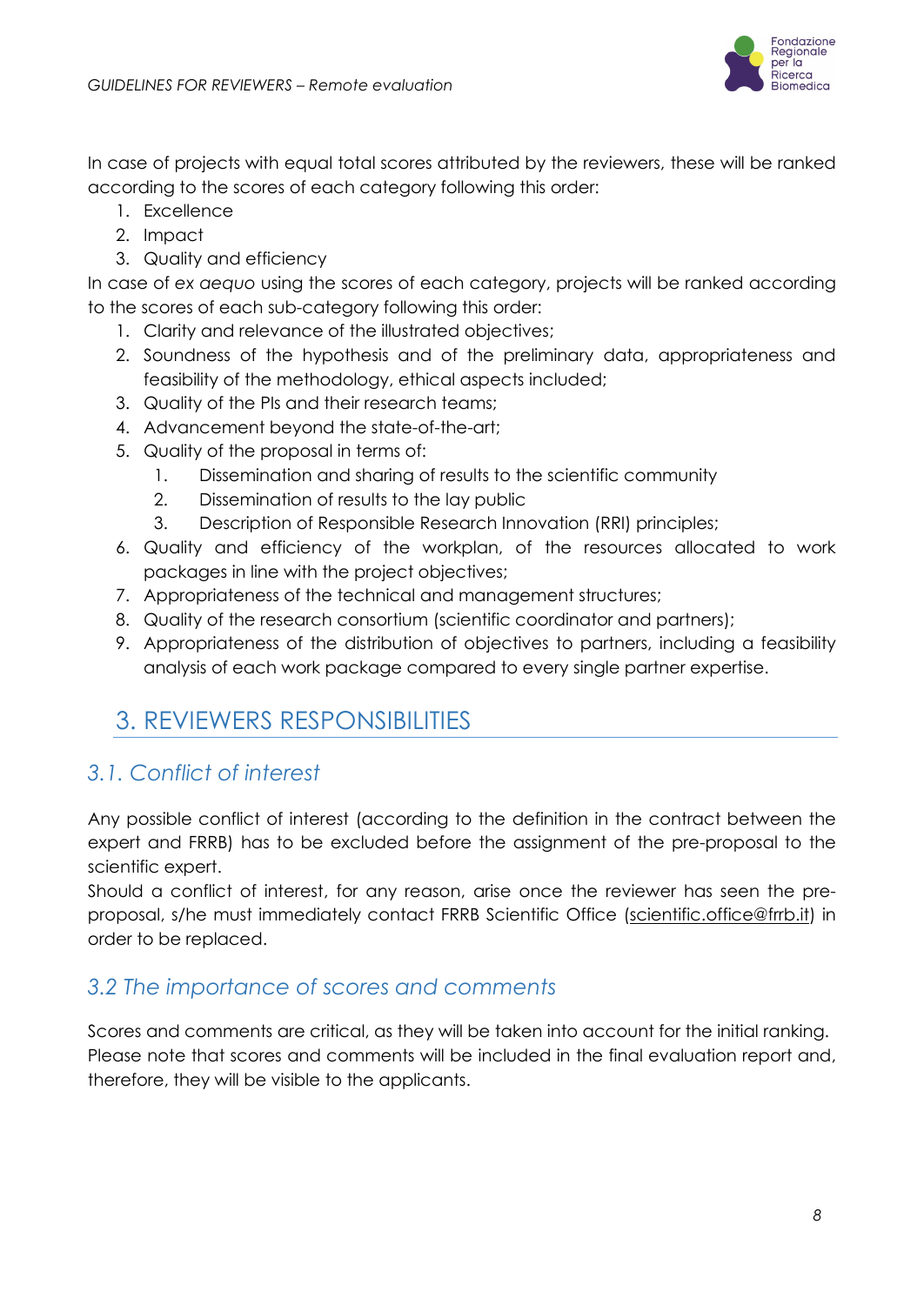

Comments should be of good quality, genuine and substantial. They ideally should be an explanation of strengths and weaknesses of the proposal, according to the evaluation criteria.

Reviewers are obliged to observe the following guidelines:

- o Use dispassionate, analytical and unambiguous language.
- o Use grammatically correct, complete, clear sentences with no jargon.
- o Be constructive.
- o Avoid reference to the applicant age, nationality, gender, or personal matters.
- o Avoid making reference to scores in the comments.
- o Avoid any direct comparison with any other proposals.
- o Avoid any reference or comparison with previous assessments.
- o Avoid comments that give a description or a summary of the proposal.
- o Avoid dismissive statements about the Principal Investigators, the proposed science, or the scientific field concerned.

If the reviewer feels that her/his contribution to the revision process is not appropriate for any reason, s/he will have to contact FRRB Scientific Office [\(scientific.office@frrb.it\)](mailto:scientific.office@frrb.it) in order to be replaced.

### IMPORTANT:

Consortia might include early career scientists. Many of them might be at the very beginning of their scientific career. **Please be aware that your scores and comments might have an impact on their scientific career!** 

### <span id="page-8-0"></span>*3.3 Gender issues*

Sex and gender differences represent a crucial issue in designing a good research study, but are often overlooked in research design, study implementation and scientific reporting, as well as in general science communication. This leads to a limited generalizability of research results and findings, with limited successful application into clinical practice, especially for women, but also for men.

Moreover, reviewers should consider whether the authors are using the words *sex* or *gender* appropriately, as the term *sex* should be used to classify females and males from a biological point of view, while gender refers to the socially constructed roles, behaviours, expressions and identities of girls, women, boys, men, and gender diverse people.

In particular, the reviewers are asked to check:

o In human studies, sex of subjects and how it is assigned should be explained: examination of body characteristics, genetic testing or other means. Principal Investigators should rely on the composition of the biological sample.